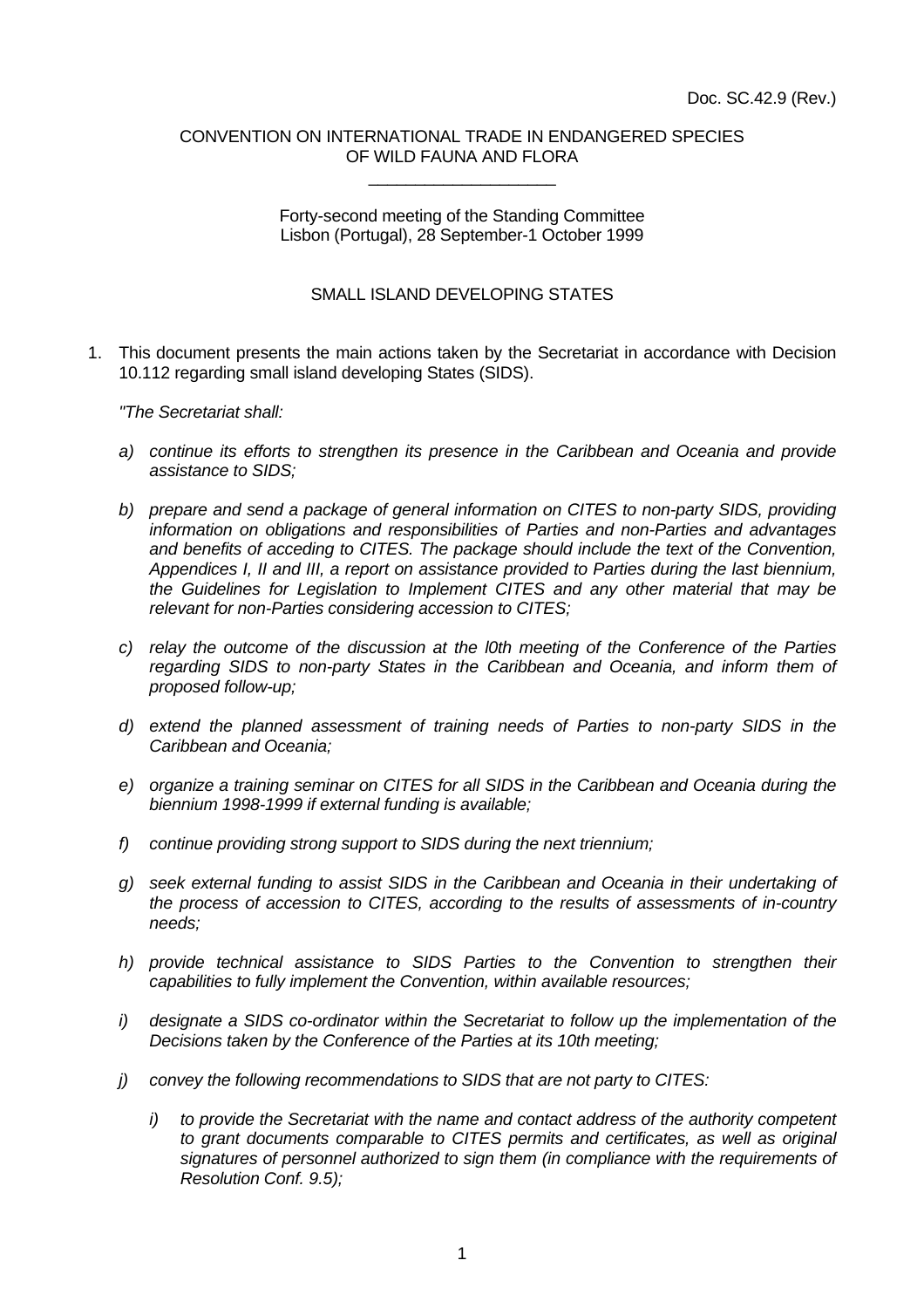- *ii) to notify the Secretariat as soon as any changes occur regarding the designated competent authority or the authorized signatures;*
- *iii) to carry out an in-country assessment of strategic needs to clearly define the assistance required to enable compliance with CITES requirements for non-Parties, or obligations of Parties should they wish to accede to the Convention. The assessment should examine issues such as which CITES-listed species are currently in trade, what are the levels of trade and what are the existing legislative and administrative arrangements. Assistance for this assessment could be requested from the CITES Secretariat, UNEP, UNDP, World Bank, SPREP, TRAFFIC, Parties to the Convention and other international organizations and donors; and*
- *iv) to explore measures such as education and public awareness, to assess, control and minimize any negative impact of growing international trade in tourist souvenirs and marine aquarium species; and*
- *k) inform the Parties to the Convention, UNEP, UNDP, World Bank, SPREP, TRAFFIC and other international organizations and donors that the Conference of the Parties encourages them to provide technical and financial assistance to SIDS in the Caribbean and Oceania, taking into account the results of the in-country needs assessment, to allow them to strengthen their national capabilities to comply with their obligations, as well as to allow non-Parties to take the necessary legal and administrative measures to accede to CITES."*
- 2. The Secretariat has initiated a number of new activities aimed at providing a stronger CITES presence in the Caribbean and Oceania in accordance with Decision 10.112, paragraphs a) and f). The Secretariat has:
	- Initiated, for SIDS in Oceania, a joint project with TRAFFIC Oceania to provide in-country assessments of the levels of CITES trade, information about the CITES-listed species currently in trade, and an assessment of the current status of the legislations of the non-Parties in the region related to wildlife trade.
	- Developed, for SIDS in the Caribbean, a collaboration with the UNEP Regional Seas Programme office located in Jamaica (Caribbean Environment Programme Regional Coordinating Unit). This initiative aims to strengthen CITES implementation in the Caribbean.

The Secretariat participated in the Fourth Meeting on the Interim Scientific and Technical Advisory Committee (ISATC) to the Protocol concerning Specially Protected Areas in Wildlife in the Wider Caribbean Region (SPAW) in Havana, Cuba, in August 1999. At that meeting, attended by delegates from 17 countries from the Wider Caribbean Sub-region, the CITES Secretariat advanced the following initiatives:

- i) to explore, within the sub-region, closer collaboration with other relevant multilateral environmental agreements (MEAs) and with the Caribbean Environment Programme (CEP);
- ii) to identify the capacity-building needs of SIDS in the Caribbean; and
- iii) to encourage the two non-party States in the Caribbean (viz. Haiti and Grenada) to accede to the Convention.

The Secretariat confirmed at the meeting its commitment to working co-operatively with the Contracting Parties to the Cartagena Convention and the SPAW Protocol and proposed three initiatives towards this end:

i) to conclude a memorandum of co-operation between the two Secretariats;